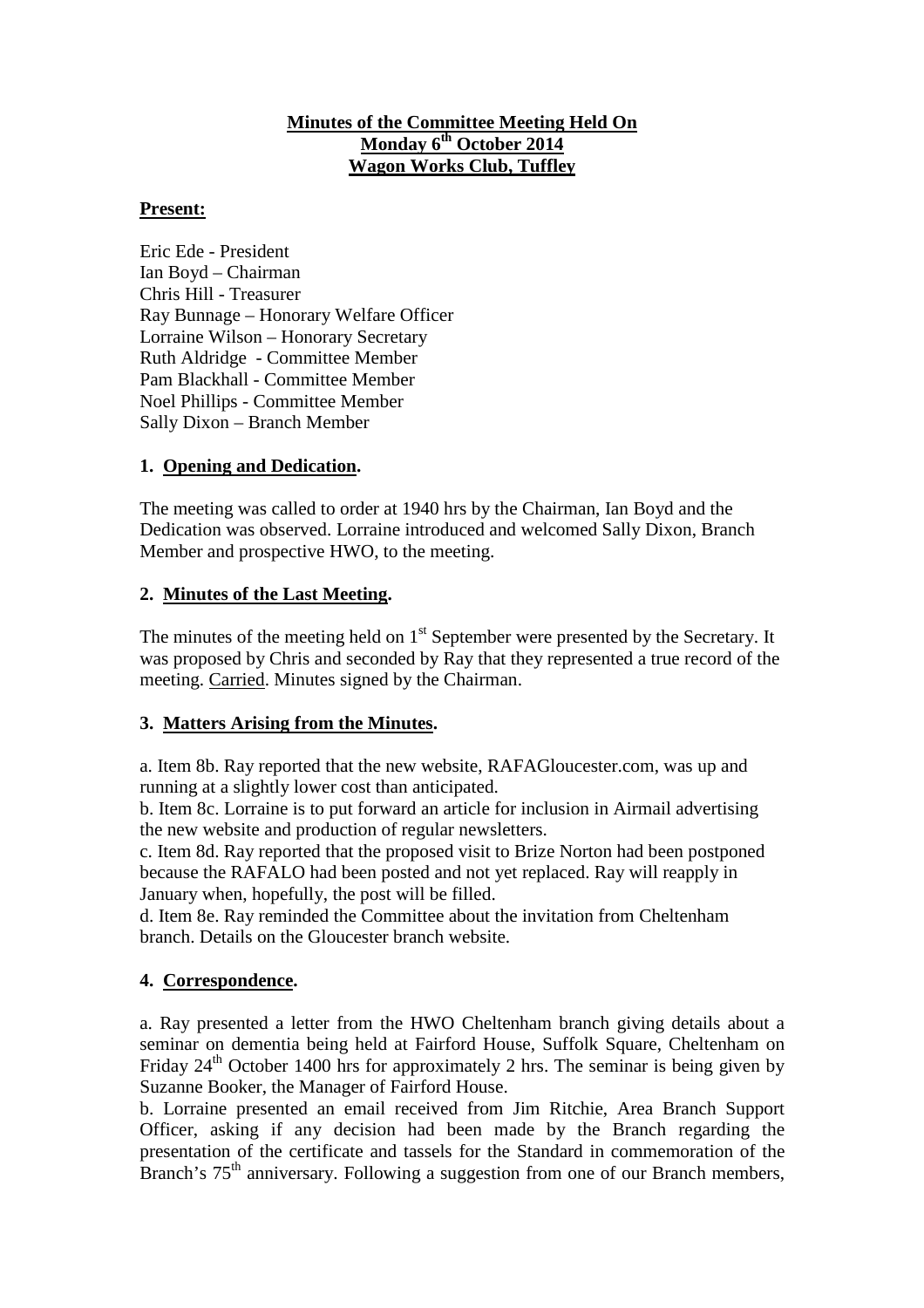that we organize a pre Christmas cheese and wine party for all members, Ray proposed that we do this and incorporate the presentation within this function. Seconded by Lorraine. Carried. It was agreed that we would hold our December meeting at 1900 hrs on  $1<sup>st</sup>$  December followed by the cheese and wine party and presentation at 1930 hrs. Lorraine is to obtain permission from the Wagon Works Club Manageress to bring our own food and wine into the Club and also to liaise with Jim Richie regarding the presentation. Ray is to advertise the function in the correspondence letter and on the website.

c. Ray presented an email received from Sqn Ldr Nigel Smith VR(T), OC NE Sector 181 Sqn ATC in response to his contact with the Sqn in a bid to improve contact between RAFA Gloucester and the ATC, and with a view to obtaining their help with Wings fundraising. Sqn Ldr Smith regretted that the Sqn were committed to assisting Cheltenham this year but would be available to us next year. He further extended an invitation to Ray to visit the Sqn when they parade on a Monday or Wednesday. d. Lorraine presented a letter from Paul Baker outlining the plans for the Area Annual

Conference and Reunion scheduled for  $20^{th}$  to 22 March 2015 at the Derwent hotel, Torquay. Anyone interested in attending should contact Lorraine for further information and to book.

e. Lorraine presented an email received from Duncan Harrison, SVGC, outlining details of an Armed Forces Families and Veterans race day at Wincanton race course in aid of Combat Stress. The event will take place on Sunday 26<sup>th</sup> October 2014. All members are invited to attend. Lorraine has forwarded the email to the members of the committee for their perusal.

### **5. Treasurer's Report.**

Chris reported that the working balance in the account stands at £12,481.67 which includes the Wings Appeal collections.

### **6. HonoraryWelfare Officer's Report.**

Ray reported that:

a. He had made 7 welfare visits, 3 IT visits and the team had made 9 tea and chat visits and 39 non face to face 'phone calls and emails. The introduction of the new website had shown 60 users making 121 hits, 30% from Cheltenham, 20% from New York and 28% from Gloucester.

c. That plans for the proposed visit to Staverton Airport on  $1<sup>st</sup>$  November were underway. This would consist of a 2 hour guided tour at a cost of £4 per head which would be paid for from Branch funds. Individuals would be invited to visit the Aviator restaurant for a meal or refreshments afterwards but at their own expense. Details can be found on the website and in the next correspondence letter.

### **7. President's Comments.**

The President wished to thank Ray for his hard work and early success with the Social calendar and website. He also congratulated and thanked the Treasurer for the success so far with his prosperous investment.